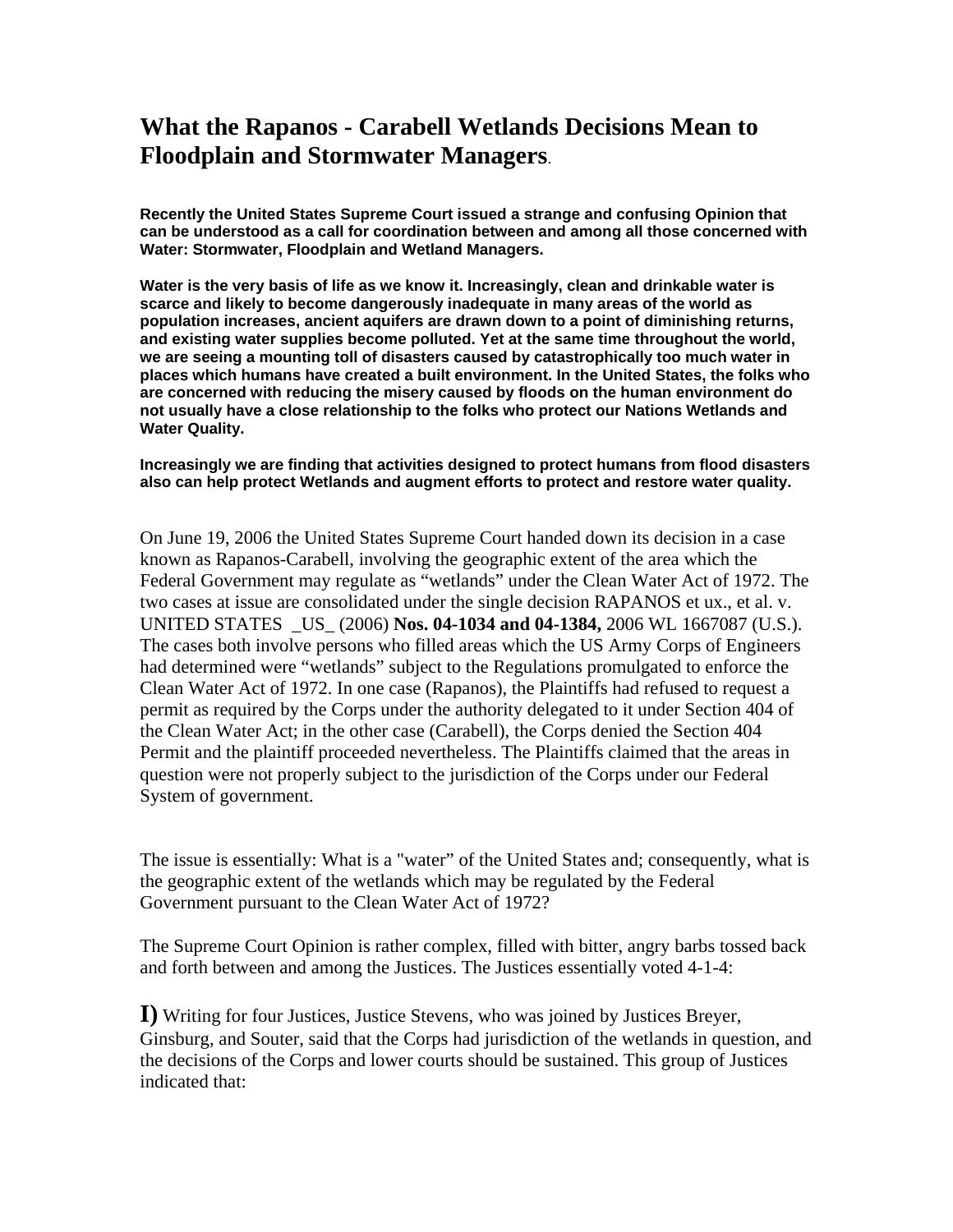a) "…the proper analysis is straightforward. The Army Corps has determined that wetlands adjacent to tributaries of traditionally navigable waters preserve the quality of our Nation's waters by, among other things, providing habitat for aquatic animals, keeping excessive sediment and toxic pollutants out of adjacent waters, **and reducing downstream flooding by absorbing water at times of high flow.** The Corps' resulting decision to treat these wetlands as encompassed within the term "waters of the United States" is a quintessential example of the Executive's reasonable interpretation of a statutory provision." (emphasis added) Justice Stevens cites: *Chevron U. S. A. Inc. v. Natural Resources Defense Council, Inc.*, 467 U. S. 837, 842-845 (1984).

**II)** Writing for four Justices, Justice Scalia, who was joined by Justices Roberts, Thomas, and Alito, said in our Federal System of government that land use in these particular areas was a State/Local concern, and that the opinion of the lower courts should be overturned. Justice Scalia clearly thought that the Corps assertion of Federal jurisdiction was far too broad. Specifically he indicated that:

 a) the phrase "the waters of the United States" includes only those relatively permanent, standing or continuously flowing bodies of water "forming geographic features" that are described in ordinary parlance as "streams," "oceans, rivers, [and] lakes,";

 b) the phrase "Waters of the United States" does "not include channels through which water flows intermittently or ephemerally, or channels that periodically provide drainage for rainfall. The Corps' expansive interpretation of that phrase is thus not "based on a permissible construction of the statute." Like Justice Stevens, Justice Scalia also cites: *Chevron U. S. A. Inc. v. Natural Resources Defense Council, Inc*., 467 U. S.

c) "…establishing that wetlands such as those at the Rapanos and Carabell sites are covered by the Act requires two findings: First, that the adjacent channel contains "waters of the United States," (i.e., a relatively permanent body of water connected to traditional interstate navigable waters); and second, that the wetland has a continuous surface connection with that water, making it difficult to determine where the "water" ends and the "wetland" begins.

d) "…the CWA confers jurisdiction only over relatively permanent bodies of water. Traditionally, such "waters" included only discrete bodies of water; and

**III**) Finally, Justice Kennedy said that the matter should be returned to the lower courts for re-processing in accordance with revised instructions. Kennedy indicates that:

a) the lower courts may well find that the COE appropriately had jurisdiction over the Carabell and Rapanos wetlands;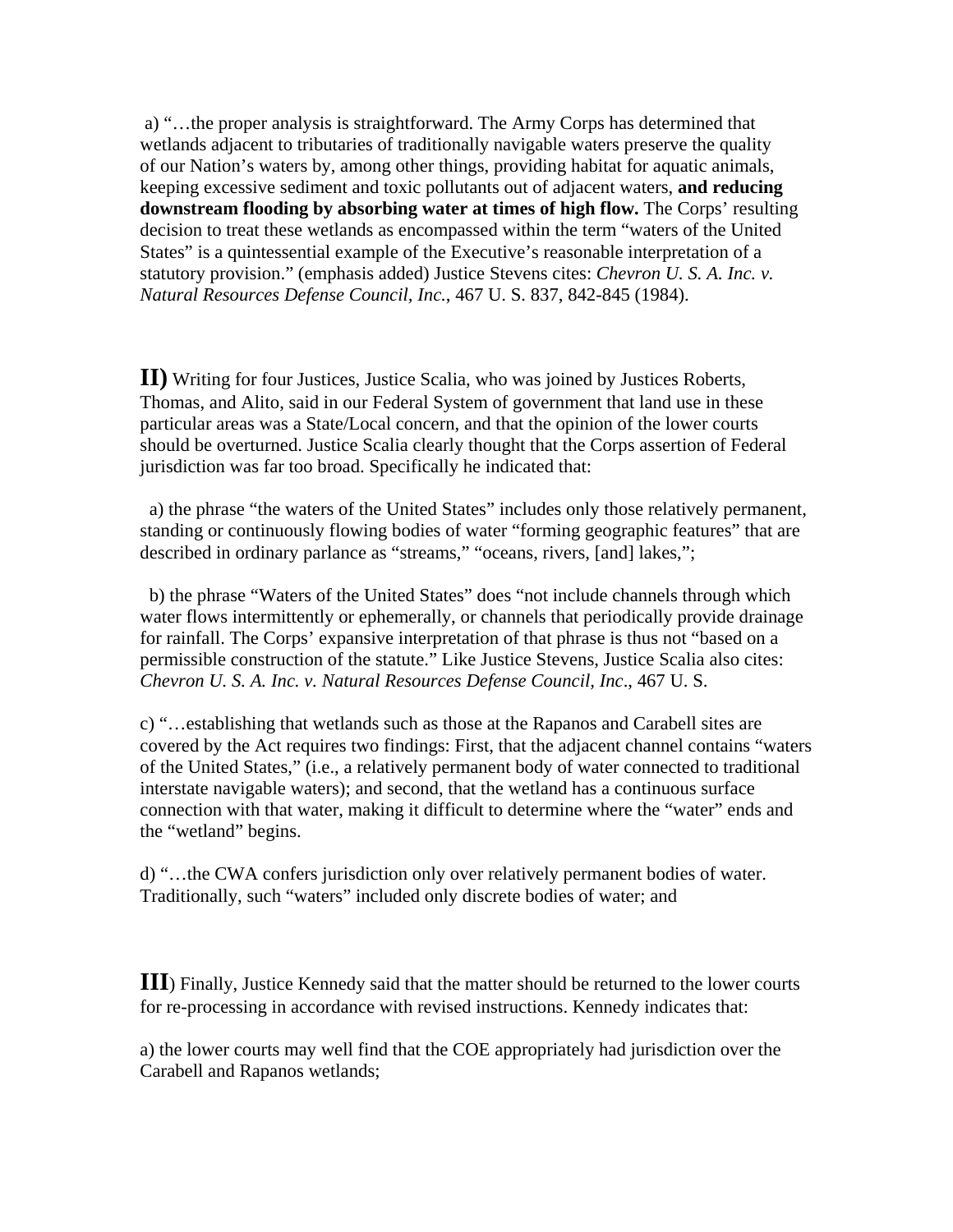b) the lower courts must clarify concerns expressed by the Corps in defending its determination that the areas in question were in fact "wetlands of the United States". Kennedy specifically points to such statements as fill in question would result in "major concerns about water quality'" as needing further elucidation;

c) the Corps should establish a clear "nexus" between Federal concerns with respect to the "waters of the United States" and the particular land to be regulated. Justice Kennedy appears to desire some sort of quantification of what impacts will occur to "Waters of the United States" from filling or otherwise disturbing the land in question.

d) because the Sixth Circuit applied an insufficiently clear standard to determine whether the wetlands at issue are covered "waters," and because of the paucity of the record, the cases are remanded for further proceedings.

**IV)** In the past, as a matter of federal jurisprudence, Justice Kennedy's opinion would be considered to be the controlling opinion. However, in light of a recent Supreme Court Case, *League of United Latin American Citizens et al. v. Perry et al.,* the Department of Justice has indicated in testimony before a congressional sub-committee that they are considering issuing guidance to EPA and the Corps of Engineers that both the very narrow criteria set forth by Justice Scalia and the broader Kennedy "Nexus" test may be used on "a case by case basis." EPA and the Corps of Engineers plan to issue clarification as soon as possible.

In any case, the cases have been returned to the lower courts to reprocess in accordance with the Supreme Court's decision.

**V)** Perhaps asking and answering a few Questions will help everyone understand this complex case:

A) Question: Does this Case mean that the Court has somehow disapproved of either Floodplain or Wetland Regulation?

## Answer A) **NO! NO! Quite the contrary!**

Four Justices believe that the Corps of Engineers has stretched Federal Jurisdiction far beyond the statutory intent of Congress. That is, that the Federal Government is interfering with what is the proper land use prerogatives of State and Local Government. There is no indication whatsoever from any of the Justices that wetland and floodplain regulation is anything other than a perfectly appropriate activity of government. The disagreement between the Justices concerns which is the appropriate level of government to make land use decisions concerning wetlands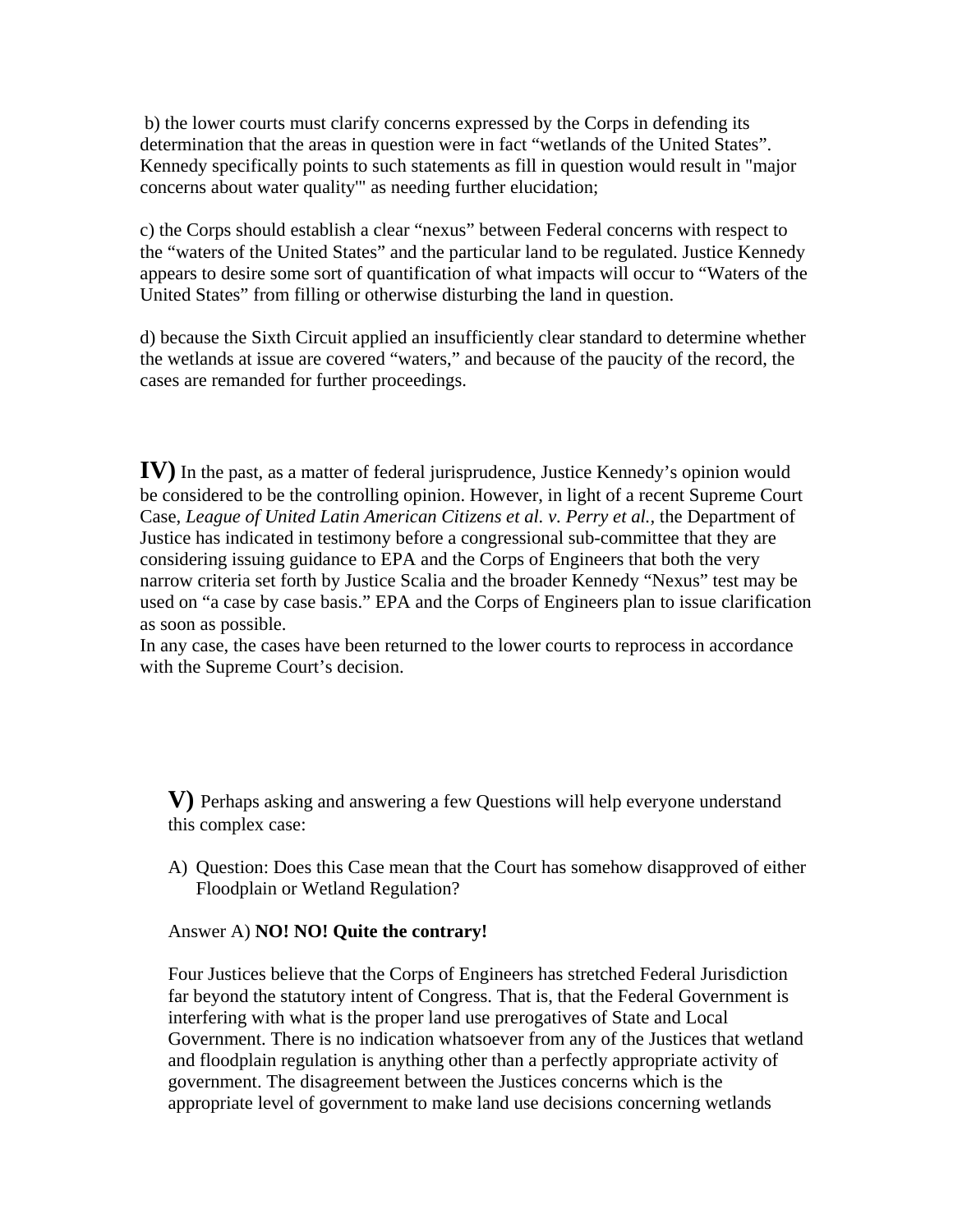which are not physically linked by water to "Waters of the United States" on an ongoing basis. Four Justices think that the wetlands in question can be properly regulated by our Federal Government based on the Corps of Engineers interpretation of the Clean Water Act as that Act is presently written. The Controlling Opinion by Justice Kennedy requires the lower courts to determine if there are additional facts which will establish a nexus between the wetlands and the "Waters of the United States".

B) Question: What in the world is a "NEXUS?

Answer B). NEXUS is a legal term which means a connection or link between two things. Sometimes the US Supreme Court uses the term "nexus" in the context of a test to determine whether there is an extremely close, precise and definite fit, as when it is evaluating whether the actions of a private individual should be considered to be the responsibility of another seemingly unrelated party. *See*, *Blum v. Yaretsky*, 457 US 991, 1004 (1982).On the other hand, in Cases analyzing whether a government action is an unconstitutional "Taking" of property in contravention of the Fifth Amendment of the US Constitution, the Court uses the term "nexus" to determine whether a claimed relationship between an articulated government interest and the exaction imposed on a development permit seeker have any reality whatsoever. *See,* the discussion of: *Nollan v California Coastal Commission 483 US 825 (1987); and Dollan v. Tigard 512 US 374 (1994)* contained in *Courts Issue Good News for Floodplain Management*, found at the ASFPM web site [www.floods.org]. So, as Justice Kennedy uses the term "nexus" in the Controlling Opinion, nexus means either: a) a very tight relationship, or b) more than an ephemeral relationship. Or, it may mean something in between. Take your pick. My legal analysis is that Kennedy most likely means "nexus" as the term is used in the Nolan and Dollan Cases; that is a relationship that is real, and not a clever falsehood. Justice Kennedy also seems to want to see something more specific and tangible that an unsubstantiated conclusion that there is a "major effect" by one thing on another.

Quantitative analysis of many water quality effects may not be always possible. However, using flood and stormwater hydrology and hydraulics, quantitative numerical indication of the effect the wetland in question would have on flooding of the "Waters of the United States" would seem to be a great place to start developing an analysis of the potential effect of a proposed development.

This suggestion that the effect of development on the wetland in question is a good place to start developing an analysis of whether there is a relationship between the land in question and "Waters of the United States" is bolstered by language in the opinion written by Justice Scalia. Scalia indicates that in the context of the Clean Water Act:

 "The nexus required must be assessed in terms of the Act's goals and purposes. Congress enacted the law to "restore and maintain the chemical, physical, and biological integrity of the Nation's waters," 33 U. S. C. §1251(a), and it pursued that objective by restricting dumping and filling in "waters of the United States,"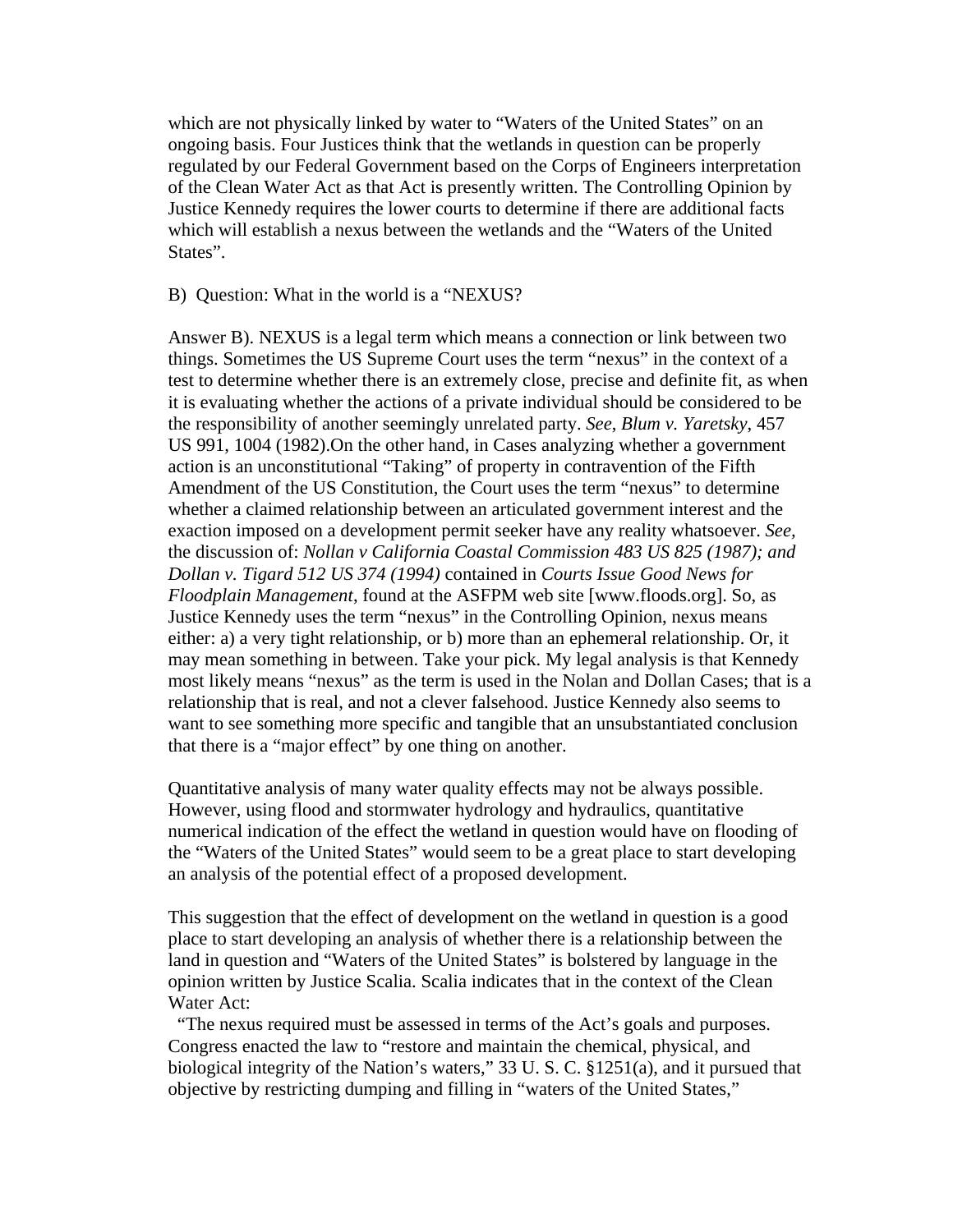§§1311(a), 1362(12). The rationale for the Act's wetlands regulation, as the Corps has recognized, is that wetlands can perform critical functions related to the integrity of other waters-such as pollutant trapping, **flood control, and runoff storage. 33 C.F. R. §320.4(b)(2). Accordingly, wetlands possess the requisite nexus, and thus come within the statutory phrase "navigable waters," if the wetlands, alone or in combination with similarly situated lands in the region, significantly affect the chemical, physical, and biological integrity of other covered waters understood as navigable in the traditional sense. When, in contrast, their effects on water quality are speculative or insubstantial, they fall outside the zone fairly encompassed by the term "navigable waters." (emphasis added.)**

C) Question: What does this case mean for Floodplain and Stormwater Managers?

Answer C). This case presents an enormous opportunity for Floodplain and Stormwater Managers to further develop win-win relationships with Wetland Managers, as well as all others concerned with Water Quality. Stormwater and Floodplain Managers are increasingly aware of the enormous flood protective qualities of our precious wetlands. Destruction of wetlands can and has had severely deleterious effects on flooding in this nation. We now can offer help to beleaguered Wetland Managers as they try to help protect areas which can help prevent catastrophic flooding.

 When one is seeking to quantify the impact of filling a wetland, floodplain/stormwater hydrology and hydraulics offer a great place to start the analysis. As set forth in great detail in the publication *No Adverse Impact and the Courts*, [found on the ASFPM web site (www.floods.org)] courts have historically been extremely sensitive to protecting public safety by supporting fair and properly regulation of development so that development does not cause harm to others. Or as the ASFPM summarizes the concept: courts are quite prone to accept a "No Adverse Impact" analysis. I suggest that the Rapanos and Carabell cases offer significant opportunities for Stormwater and Floodplain Managers to offer win-win help to Wetland Managers as they define quantitative impacts on flood depth and velocity from filling wetlands.

Specifically Floodplain and Stormwater Managers can help Wetland Managers understand and quantify the fundamental fact that "Today's Floodplain is not tomorrow's Floodplain". When we have wetland loss, loss of natural valley storage, as well as loss of permeable surface area; we have documented that flood heights can increase dramatically. In actual calculations in North Carolina, it was determined, using future conditions hydrology and hydraulic modeling, that even when communities comply with the minimum standards of the National Flood Insurance Program flood heights may increase by nearly six feet as wetlands and floodplains are developed.

This sort of quantitative analysis will help determine if a some proposed activity, in wetlands, **"alone or in combination with similarly situated lands in the region"**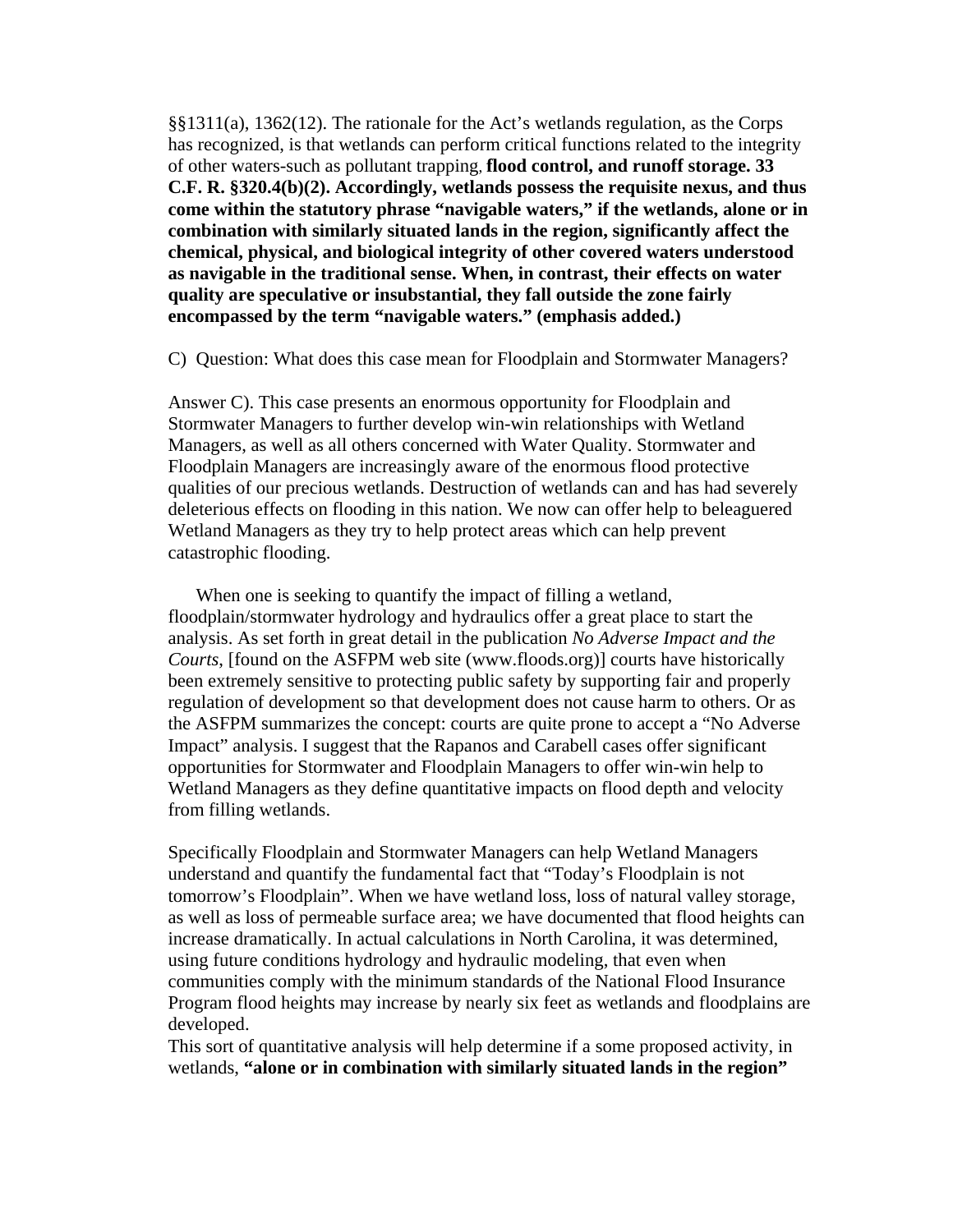(Justice Scalia helpfully points out, cumulative impact should be considered) has a "nexus" to the Waters of the Unites States."

D) Question: Are there any Wetland, Stormwater or Floodplain Managers who need to be particularly concerned about specific aspects of this decision?

 Answer D) Yes, those whose areas of responsibility include areas of intermittent or occasional stream creek or arroyo flow. The Scalia Opinion indicates that "…establishing that wetlands such as those at the Rapanos and Carabell sites are covered by the Act requires two findings: First, that the adjacent channel contains a "water of the United States," (i.e., a relatively permanent body of water connected to traditional interstate navigable waters); and second, that **the wetland has a continuous surface connection** with that water, making it difficult to determine where the "water" ends and the "wetland" begins.

If the majority of the Court were to go along with this concept, than huge areas of the Nation, which contain intermittent streams and creeks, in the Arid West in particular, would apparently not be covered by the protections currently afforded by the Clean Water Act.

## E) Question: So, where do we go from here?

Answer E). Wetland Managers will find Floodplain Managers and Stormwater Managers expertise of considerable value in beginning the process of defining the "nexus" between activities which affect wetlands and floods on the "Waters of the Unites States." Floodplain and Stormwater Managers need to support the actions of Wetland Managers as those Water Stewards restore, protect, and nurture the wetlands we Floodplain and Stormwater Managers find so valuable in reducing and preventing the awful misery caused by floods to developed property.

 In my opinion, the Water Managers of this nation need to work together better than we have in the past. Let us, all of us Floodplain and Stormwater Managers, reach out to the Wetland and Water Quality Community and offer help, support and technical advice.

**An Enormous amount of additional information on Wetlands in general, as well as the Rapanos& Carabell Cases is found on the really excellent and informative website of the Association of State Wetland Managers (ASWM) at www.aswm.org .**